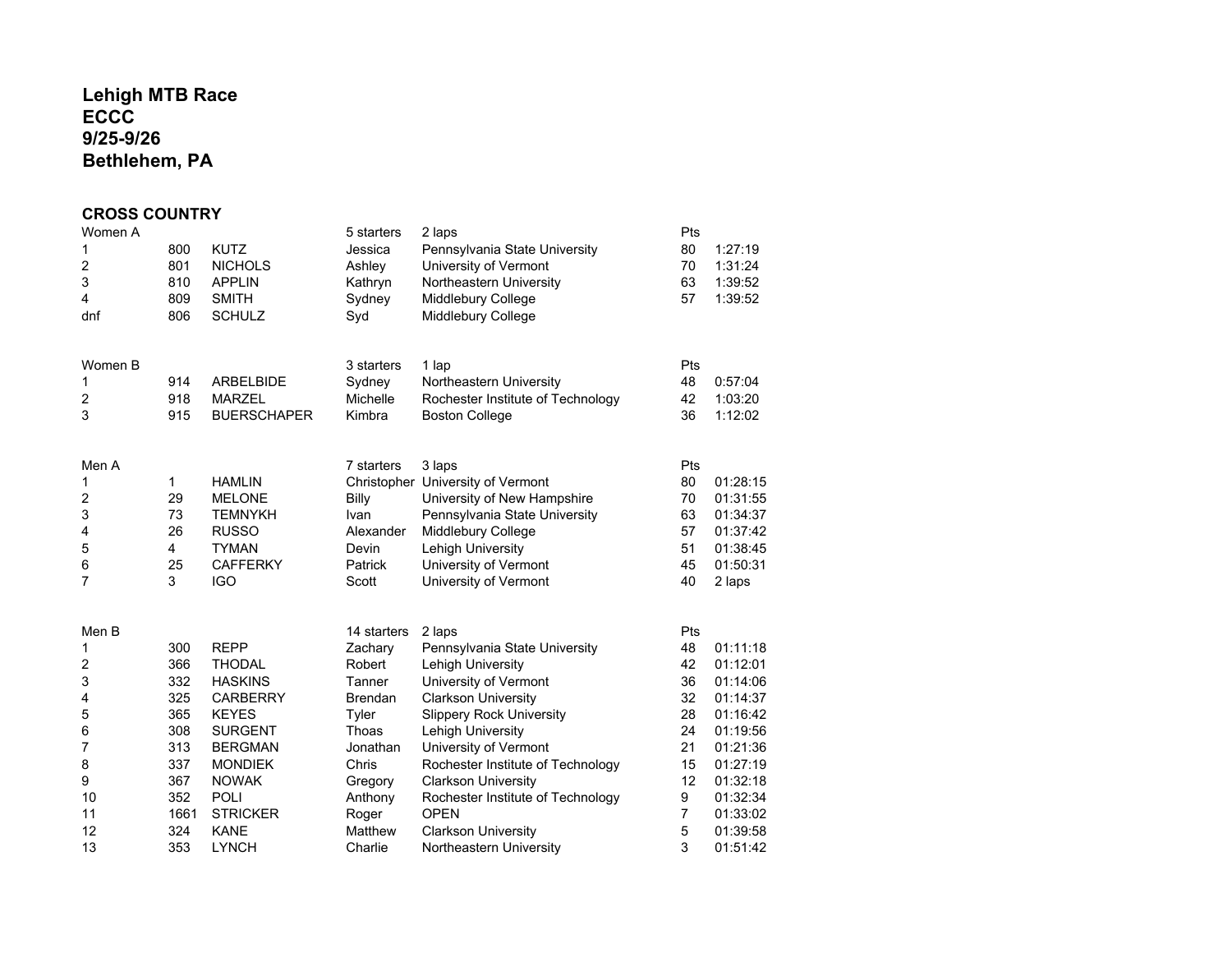|  | dnf | JOPEK<br>358 |  | Alex | Middlebury College |  |
|--|-----|--------------|--|------|--------------------|--|
|--|-----|--------------|--|------|--------------------|--|

| Men C |     |                    | 22 starters  | 1 lap                                 | Pts |         |
|-------|-----|--------------------|--------------|---------------------------------------|-----|---------|
|       | 616 | <b>HAMLIN</b>      | Robert       | Lehigh University                     | 32  | 0:34:50 |
| 2     | 605 | <b>STRICKLER</b>   | Andrew       | Pennsylvania College of Technology    | 24  | 0:41:12 |
| 3     | 609 | <b>BRODINE</b>     | <b>Brian</b> | Rochester Institute of Technology     | 18  | 0:42:20 |
| 4     | 610 | <b>SLOTCAVAGE</b>  | Dan          | Pennsylvania State University         | 15  | 0:43:45 |
| 5     | 603 | <b>STEPHENS</b>    | Benjamin     | Carnegie Mellon University            | 12  | 0:43:53 |
| 6     | 590 | <b>JAMES</b>       | Will         | Middlebury College                    | 9   | 0:43:53 |
| 7     | 591 | <b>MORITZ</b>      | Jake         | Middlebury College                    | 7   | 0:45:23 |
| 8     | 548 | <b>TRIMBY</b>      | Sean         | Rochester Institute of Technology     | 5   | 0:46:15 |
| 9     | 612 | <b>BUEHLER</b>     | Chris        | Carnegie Mellon University            | 4   | 0:46:41 |
| 10    | 571 | <b>MAHAN</b>       | Max          | <b>Boston College</b>                 | 3   | 0:47:03 |
| 11    | 613 | SHELLHAMMEL        | Scott        | <b>Bloomsburg University</b>          | 2   | 0:47:10 |
| 12    | 527 | <b>MARKLEIN</b>    | <b>Ross</b>  | University of Pennsylvania            | 1   | 0:47:32 |
| 13    | 608 | <b>JACOBS</b>      | Nathan       | University of Pennsylvania            |     | 0:49:01 |
| 14    | 617 | <b>KWIATKOWSKI</b> | Daniel       | <b>Desales University</b>             |     | 0:49:06 |
| 15    | 607 | <b>SHATZER</b>     | Kyle         | Carnegie Mellon University            |     | 0:51:38 |
| 16    | 518 | <b>BALTOZER</b>    | Chad         | Pennsylvania State University         |     | 0:53:32 |
| 17    | 500 | <b>MANZELLA</b>    | Timothy      | <b>Drexel University</b>              |     | 0.54.01 |
| 18    | 572 | <b>CHELLIS</b>     | Luke         | Massachusetts Institute of Technology |     | 0:57:53 |
| 19    | 615 | <b>LUDDEN</b>      | Rockwell     | <b>Boston College</b>                 |     | 0:57:53 |
| 20    | 604 | <b>COSTANZA</b>    |              | Christopher University of Vermont     |     | 1:40:14 |
| dnf   | 606 | <b>WOLFE</b>       | Travis       | Carnegie Mellon University            |     |         |
| dnf   | 515 | <b>SAHAGIAN</b>    | Luke         | Lehigh University                     |     |         |

## **CLUSTERHUCK RELAY**

| Women A | DH<br>809 | <b>SMITH</b>     | Sydney    | Middlebury College                | XС<br>806 | <b>SCHULZ</b>   | Syd         | XС<br>00:06:25 | DΗ<br>00:05:58 | Total<br>00:12:23 80 | Pts |
|---------|-----------|------------------|-----------|-----------------------------------|-----------|-----------------|-------------|----------------|----------------|----------------------|-----|
|         |           |                  |           |                                   |           |                 |             |                |                |                      |     |
| Men A   |           |                  |           |                                   |           |                 |             |                |                |                      | Pts |
|         | 38        | <b>OLIVER</b>    | John      | University of Vermont             |           | <b>HAMLIN</b>   | Christopher | 00:03:45       | 00:02:38       | 00:06:23 80          |     |
| 2       | 13        | <b>WILKINS</b>   | Cody      | University of Vermont             | 67        | <b>CLARK</b>    | Caldwell    | 00:04:11       | 00:02:32       | 00:06:43             |     |
| 3       | 22        | <b>THODAL</b>    | Robert    | Lehigh University                 | 4         | TYMAN           | Devin       | 00:03:55       | 00:02:49       | 00:06:44 70          |     |
| 4       | 3         | IGO              | Scott     | University of Vermont             | 313       | <b>BERGMAN</b>  | Jonathan    | 00:04:49       | 00:02:59       | 00:07:48             |     |
| 5       | 591       | <b>MORITZ</b>    | Jake      | Middlebury College                | 26        | <b>RUSSO</b>    | Alexander   | 00:04:12       | 00:04:23       | 00:08:35 63          |     |
| 6       | 43        | <b>SULLIVAN</b>  | Connor    | University of Connecticut         | 553       | <b>ST DENIS</b> | Martin      | 00:05:49       | 00:03:03       | 00:08:52 57          |     |
|         |           |                  |           |                                   |           |                 |             |                |                |                      |     |
| Men B   |           |                  |           |                                   |           |                 |             |                |                |                      | Pts |
|         | 336       | <b>RAND</b>      | Cornelius | University of Vermont             | 332       | <b>HASKINS</b>  | Tanner      | 00:04:04       | 00:02:50       | 00:06:54 48          |     |
| 2       | 510       | <b>GARTHWAIT</b> | Robert    | Lehigh University                 | 308       | <b>SURGENT</b>  | Thoas       | 00:04:29       | 00:03:23       | 00:07:52 42          |     |
| 3       | 302       | PARASCANDOLA     | James     | Rochester Institute of Technology | 337       | <b>MONDIEK</b>  | Chris       | 00:05:39       | 00:02:48       | 00:08:27 36          |     |
|         |           |                  |           |                                   |           |                 |             |                |                |                      |     |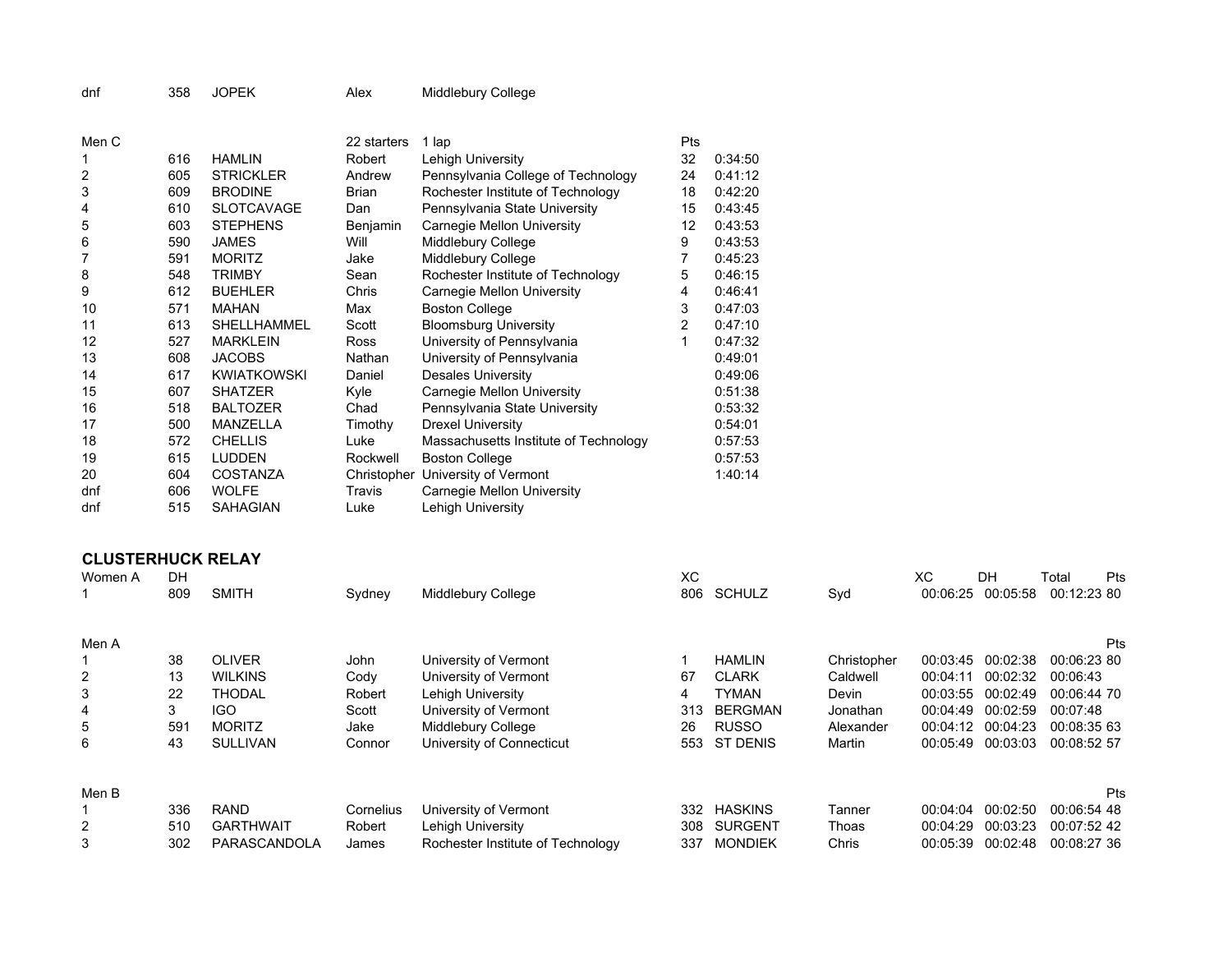| 4<br>5<br>6             | 316<br>311<br>354 | <b>COAKLEY</b><br><b>BRADFORD</b><br><b>KADRI</b> | Steven<br>Kyle<br>Romi | Northeastern University<br>University of Vermont<br>604<br>Massachusetts Institute of Technology |                | 353 LYNCH<br>COSTANZA<br>572 CHELLIS | Charlie<br>Christopher<br>Luke | 00:08:39 | 00:08:33 00:02:50<br>00:02:47<br>00:06:59 00:09:39 | 00:11:23 32<br>00:11:26<br>00:16:38 28 |
|-------------------------|-------------------|---------------------------------------------------|------------------------|--------------------------------------------------------------------------------------------------|----------------|--------------------------------------|--------------------------------|----------|----------------------------------------------------|----------------------------------------|
| Men C<br>2              | 548<br>618        | <b>TRIMBY</b><br><b>FLYNN</b>                     | Sean<br>Kristopher     | Rochester Institute of Technology<br>Lehigh University                                           | 609            | <b>BRODINE</b><br>619 RAMBO          | <b>Brian</b><br>Zachary        |          | 00:05:15 00:03:26<br>00:04:48 00:04:25             | Pts<br>00:08:41 32<br>00:09:13 24      |
| Co-Ed A<br>2            | 69<br>32          | <b>SANTOS</b><br><b>PATALANO</b>                  | Anthony<br>Nik         | University of Vermont<br>Northeastern University                                                 | 801            | <b>NICHOLS</b><br>810 APPLIN         | Ashley<br>Kathryn              |          | 00:05:35 00:02:27<br>00:06:40 00:02:28             | Pts<br>00:08:02 80<br>00:09:08 70      |
| <b>DOWNHILL 1</b>       |                   |                                                   |                        |                                                                                                  |                |                                      |                                |          |                                                    |                                        |
| Women A                 |                   |                                                   | 1 starter              |                                                                                                  | Pts            |                                      |                                |          |                                                    |                                        |
| 1                       | 805               | <b>MINOR</b>                                      | Anne                   | <b>Clarkson University</b>                                                                       | 80             | 00:03:43                             |                                |          |                                                    |                                        |
| Women B                 |                   |                                                   | 1 starter              |                                                                                                  | Pts            |                                      |                                |          |                                                    |                                        |
| 1                       | 914               | ARBELBIDE                                         | Sydney                 | Northeastern University                                                                          | 48             | 00:04:25                             |                                |          |                                                    |                                        |
| Men A                   |                   |                                                   | 26 starters            |                                                                                                  | Pts            |                                      |                                |          |                                                    |                                        |
| 1                       | 32                | <b>PATALANO</b>                                   | Nik                    | Northeastern University                                                                          | 80             | 00:02:27                             |                                |          |                                                    |                                        |
| 2                       | 69                | <b>SANTOS</b>                                     | Anthony                | University of Vermont                                                                            | 67             | 00:02:34                             |                                |          |                                                    |                                        |
| $\overline{\mathbf{c}}$ | 53                | <b>MICHAUD</b>                                    | Craig                  | Wentworth Institute of Technology                                                                | 67             | 00:02:34                             |                                |          |                                                    |                                        |
| 4                       | 34                | <b>ESTRICH</b>                                    | Benjamin               | Northeastern University                                                                          | 54             | 00:02:36                             |                                |          |                                                    |                                        |
| 4                       | 29                | <b>MELONE</b>                                     | Billy                  | University of New Hampshire                                                                      | 54             | 00:02:36                             |                                |          |                                                    |                                        |
| 6                       | 38                | <b>OLIVER</b>                                     | John                   | University of Vermont                                                                            | 45             | 00:02:38                             |                                |          |                                                    |                                        |
| 7                       | 28                | <b>HASKINS</b>                                    | Cullen                 | <b>Clarkson University</b>                                                                       | 40             | 00:02:39                             |                                |          |                                                    |                                        |
| 8                       | 43                | <b>SULLIVAN</b>                                   | Connor                 | University of Connecticut                                                                        | 35             | 00:02:42                             |                                |          |                                                    |                                        |
| 9                       | 67                | <b>CLARK</b>                                      | Caldwell               | University of Vermont                                                                            | 28             | 00:02:44                             |                                |          |                                                    |                                        |
| 9                       | 36                | <b>HAUTANIEMI</b>                                 | Max                    | Rochester Institute of Technology                                                                | 28             | 00:02:44                             |                                |          |                                                    |                                        |
| 11                      | 13                | <b>WILKINS</b>                                    | Cody                   | University of Vermont                                                                            | 17             | 00:02:45                             |                                |          |                                                    |                                        |
| 11                      | 47                | <b>FARRELL</b>                                    | Andrew                 | <b>Boston College</b>                                                                            | 17             | 00:02:45                             |                                |          |                                                    |                                        |
| 11                      | 52                | <b>WELLS</b>                                      | Justin                 | Wentworth Institute of Technology                                                                | 17<br>17       | 00:02:45                             |                                |          |                                                    |                                        |
| 11<br>15                | 46<br>50          | <b>MCANDREW</b><br><b>HWANG</b>                   | Alex<br>John           | <b>Clarkson University</b><br>Wentworth Institute of Technology                                  | 9              | 00:02:45<br>00:02:46                 |                                |          |                                                    |                                        |
| 16                      | 1666              | <b>CARPENTIER</b>                                 | Mike                   | Wentworth Institute of Technology (OPEN)                                                         |                | 00:02:48                             |                                |          |                                                    |                                        |
| 17                      | 31                | <b>FOSTER</b>                                     | Stuart                 | Northeastern University                                                                          | 7              | 00:02:49                             |                                |          |                                                    |                                        |
| 18                      | 72                | <b>RUTHERFORD</b>                                 | Erik                   | <b>Cornell University</b>                                                                        | 5              | 00:02:50                             |                                |          |                                                    |                                        |
| 18                      | 1664              | Ireton                                            | Mike                   | <b>OPEN</b>                                                                                      |                | 00:02:50                             |                                |          |                                                    |                                        |
| 20                      | 30                | <b>MEISSNER</b>                                   | Destroyer              | Northeastern University                                                                          | 3              | 00:02:52                             |                                |          |                                                    |                                        |
| 21                      | 3                 | <b>IGO</b>                                        | Scott                  | University of Vermont                                                                            | $\overline{2}$ | 00:02:55                             |                                |          |                                                    |                                        |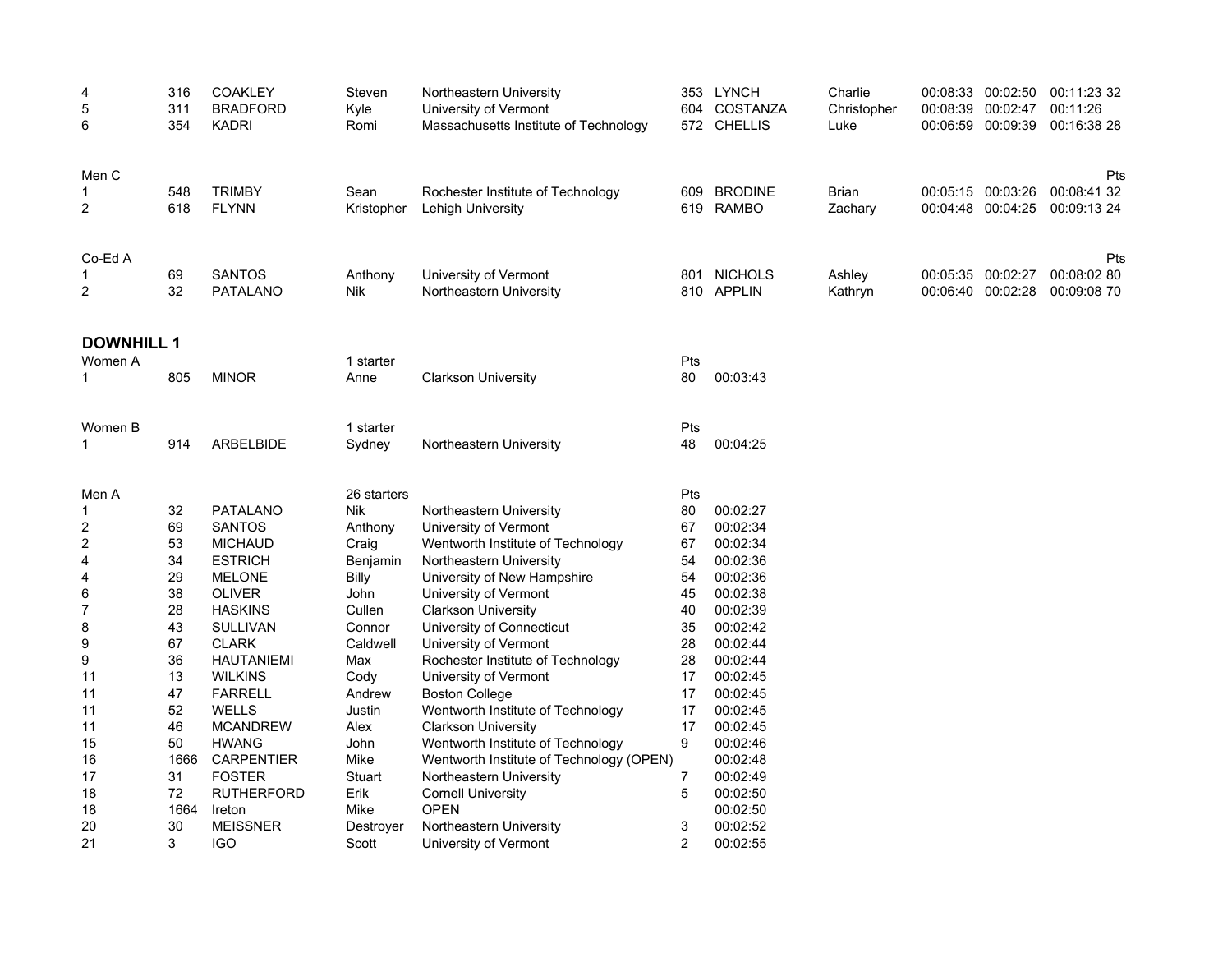| 22<br>23<br>24<br>24<br>dnf | $\overline{2}$<br>345<br>22<br>344<br>41 | <b>CONROY</b><br><b>GAGNE</b><br><b>THODAL</b><br><b>ELLIOT</b><br><b>LAPLANTE</b> | Ryan<br>Adam<br>Robert<br>Benjamin<br>Shaun | Northeastern University<br>University of Massachusetts - Amherst<br><b>Lehigh University</b><br>University of Massachusetts - Amherst<br>University of Massachusetts - Amherst | 1              | 00:02:59<br>00:03:00<br>00:03:02<br>00:04:02 |
|-----------------------------|------------------------------------------|------------------------------------------------------------------------------------|---------------------------------------------|--------------------------------------------------------------------------------------------------------------------------------------------------------------------------------|----------------|----------------------------------------------|
| Men B                       |                                          |                                                                                    | 18 starters                                 |                                                                                                                                                                                | Pts            |                                              |
| 1                           | 601                                      | <b>MEALY</b>                                                                       | Phil                                        | Wentworth Institute of Technology                                                                                                                                              | 48             | 00:02:42                                     |
| 2                           | 330                                      | <b>SCOTT</b>                                                                       | Alex                                        | Northeastern University                                                                                                                                                        | 39             | 00:02:44                                     |
| 2                           | 302                                      | PARASCANDOLA                                                                       | James                                       | Rochester Institute of Technology                                                                                                                                              | 39             | 00:02:44                                     |
| 4                           | 336                                      | <b>RAND</b>                                                                        | Cornelius                                   | University of Vermont                                                                                                                                                          | 32             | 00:02:45                                     |
| 5                           | 316                                      | <b>COAKLEY</b>                                                                     | Steven                                      | Northeastern University                                                                                                                                                        | 28             | 00:02:46                                     |
| 6                           | 311                                      | <b>BRADFORD</b>                                                                    | Kyle                                        | University of Vermont                                                                                                                                                          | 24             | 00:02:48                                     |
| 7                           | 350                                      | <b>MECH</b>                                                                        | Sean                                        | <b>Clarkson University</b>                                                                                                                                                     | 18             | 00:02:49                                     |
| 7                           | 368                                      | <b>SIEBERLING</b>                                                                  | Ck                                          | Lehigh University                                                                                                                                                              | 18             | 00:02:49                                     |
| 9                           | 1663                                     | McMorrow                                                                           | Tim                                         | Pennsylvania College of Technology                                                                                                                                             |                | 00:02:53                                     |
| 10                          | 331                                      | <b>DICK</b>                                                                        | Alexander                                   | Northeastern University                                                                                                                                                        | 12             | 00:02:55                                     |
| 11                          | 364                                      | <b>GRANT</b>                                                                       | George                                      | <b>Cornell University</b>                                                                                                                                                      | 9              | 00:02:56                                     |
| 12                          | 325                                      | <b>CARBERRY</b>                                                                    | <b>Brendan</b>                              | <b>Clarkson University</b>                                                                                                                                                     | 7              | 00:03:03                                     |
| 13                          | 602                                      | <b>KLEIN</b>                                                                       | Nelson                                      | University of Massachusetts - Amherst                                                                                                                                          | 5              | 00:03:05                                     |
| 14                          | 1660                                     | <b>MESKO</b>                                                                       | <b>Steve</b>                                | <b>OPEN</b>                                                                                                                                                                    |                | 00:03:07                                     |
| 15                          | 370                                      | <b>MAUSER</b>                                                                      | Ryan                                        | Pennsylvania State University                                                                                                                                                  | 3              | 00:03:11                                     |
| 16                          | 346                                      | <b>LYLE</b>                                                                        | Colin                                       | <b>Clarkson University</b>                                                                                                                                                     | 2              | 00:03:13                                     |
| 17                          | 397                                      | <b>DONICK</b>                                                                      | Alexander                                   | Pennsylvania State University                                                                                                                                                  | 1              | 00:03:28                                     |
| dnf                         | 600                                      | <b>SMITH</b>                                                                       | Andrew                                      | Wentworth Institute of Technology                                                                                                                                              |                |                                              |
|                             |                                          |                                                                                    |                                             |                                                                                                                                                                                |                |                                              |
| Men C                       |                                          |                                                                                    | 10 starters                                 |                                                                                                                                                                                | Pts            |                                              |
| 1                           | 618                                      | <b>FLYNN</b>                                                                       | Kristopher                                  | Lehigh University                                                                                                                                                              | 32             | 00:03:05                                     |
| 2                           | 562                                      | <b>CARDIN</b>                                                                      | <b>Ben</b>                                  | <b>Clarkson University</b>                                                                                                                                                     | 24             | 00:03:06                                     |
| 3                           | 523                                      | <b>ALMEIDA</b>                                                                     | David                                       | Northeastern University                                                                                                                                                        | 18             | 00:03:07                                     |
| 4                           | 503                                      | <b>TYMAN</b>                                                                       | Devin                                       | Lehigh University                                                                                                                                                              | 15             | 00:03:11                                     |
| 5                           | 507                                      | <b>SURGENT</b>                                                                     | Thoas                                       | <b>Lehigh University</b>                                                                                                                                                       | 12             | 00:03:22                                     |
| 6                           | 515                                      | <b>SAHAGIAN</b>                                                                    | Luke                                        | Lehigh University                                                                                                                                                              | 9              | 00:03:23                                     |
| 7                           | 548                                      | <b>TRIMBY</b>                                                                      | Sean                                        | Rochester Institute of Technology                                                                                                                                              | 7              | 00:03:31                                     |
| 8                           | 621                                      | <b>SIMASEK</b>                                                                     | Michael                                     | Northeastern University                                                                                                                                                        | 5              | 00:03:47                                     |
| 9                           | 591                                      | <b>MORITZ</b>                                                                      | Jake                                        | Middlebury College                                                                                                                                                             | $\overline{4}$ | 00:04:03                                     |
| 10                          | 619                                      | <b>RAMBO</b>                                                                       | Zachary                                     | Lehigh University                                                                                                                                                              | 3              | 00:04:07                                     |

#### **SHORT TRACK CROSS COUNTRY**

| Women A |     |                | 5 starters |                               | Pts |       |
|---------|-----|----------------|------------|-------------------------------|-----|-------|
|         | 801 | <b>NICHOLS</b> | Ashlev     | University of Vermont         | 80  | 27:14 |
|         | 800 | <b>KUTZ</b>    | Jessica    | Pennsylvania State University | 70  |       |
|         | 810 | APPLIN         | Kathrvn    | Northeastern University       | 63  |       |
|         |     |                |            |                               |     |       |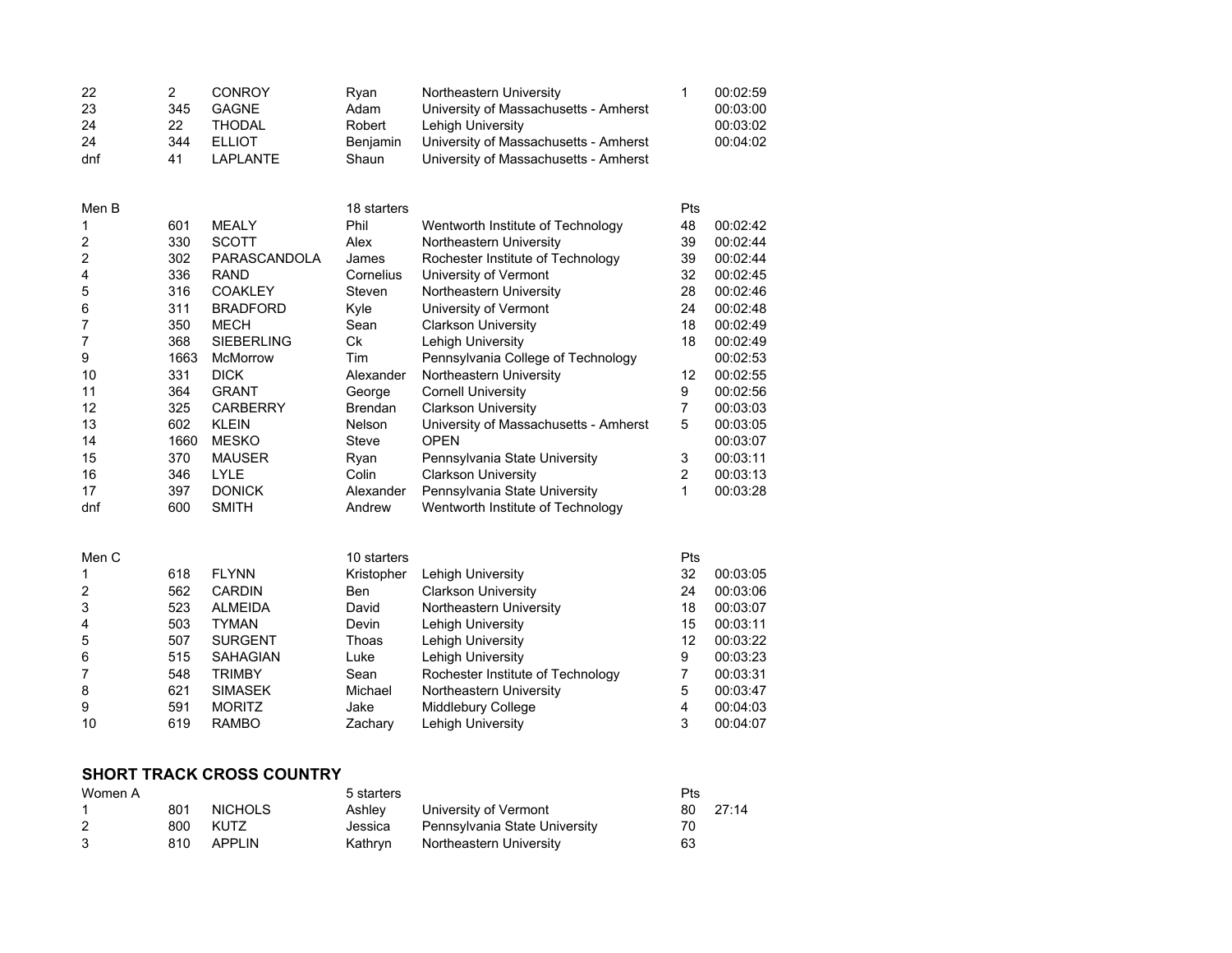| 4<br>5                                                                             | 806<br>809                                                                                     | <b>SCHULZ</b><br><b>SMITH</b>                                                                                                                                                                                                        | Syd<br>Sydney                                                                                                                                             | Middlebury College<br>Middlebury College                                                                                                                                                                                                                                                                                                                                                                               | 57<br>51                                                                                | at 1 lap<br>at 1 lap                                              |
|------------------------------------------------------------------------------------|------------------------------------------------------------------------------------------------|--------------------------------------------------------------------------------------------------------------------------------------------------------------------------------------------------------------------------------------|-----------------------------------------------------------------------------------------------------------------------------------------------------------|------------------------------------------------------------------------------------------------------------------------------------------------------------------------------------------------------------------------------------------------------------------------------------------------------------------------------------------------------------------------------------------------------------------------|-----------------------------------------------------------------------------------------|-------------------------------------------------------------------|
| Women B<br>1<br>2                                                                  | 915<br>918                                                                                     | <b>BUERSCHAPER</b><br><b>MARZEL</b>                                                                                                                                                                                                  | 2 starters<br>Kimbra<br>Michelle                                                                                                                          | <b>Boston College</b><br>Rochester Institute of Technology                                                                                                                                                                                                                                                                                                                                                             | Pts<br>48<br>42                                                                         | 20:18<br>20:25                                                    |
| Men A<br>1<br>2<br>3<br>4<br>5<br>6<br>dnf                                         | 1<br>29<br>73<br>26<br>4<br>3<br>25                                                            | <b>HAMLIN</b><br><b>MELONE</b><br><b>TEMNYKH</b><br><b>RUSSO</b><br><b>TYMAN</b><br><b>IGO</b><br><b>CAFFERKY</b>                                                                                                                    | 7 starters<br>Billy<br>Ivan<br>Alexander<br>Devin<br>Scott<br>Patrick                                                                                     | 13 laps<br>Christopher University of Vermont<br>University of New Hampshire<br>Pennsylvania State University<br><b>Middlebury College</b><br>Lehigh University<br>University of Vermont<br>University of Vermont                                                                                                                                                                                                       | Pts<br>80<br>70<br>63<br>57<br>51<br>45                                                 | 34:57<br>at 1 lap                                                 |
| Men B<br>1<br>2<br>3<br>4<br>5<br>6<br>7<br>8<br>9<br>10<br>11<br>12<br>dnf<br>dnf | 325<br>300<br>358<br>366<br>336<br>313<br>365<br>311<br>367<br>352<br>371<br>332<br>353<br>337 | <b>CARBERRY</b><br><b>REPP</b><br><b>JOPEK</b><br><b>THODAL</b><br><b>RAND</b><br><b>BERGMAN</b><br><b>KEYES</b><br><b>BRADFORD</b><br><b>NOWAK</b><br><b>POLI</b><br>Schumacher<br><b>HASKINS</b><br><b>LYNCH</b><br><b>MONDIEK</b> | 14 starters<br>Brendan<br>Zachary<br>Alex<br>Robert<br>Cornelius<br>Jonathan<br>Tyler<br>Kyle<br>Gregory<br>Anthony<br>Eric<br>Tanner<br>Charlie<br>Chris | 8 laps<br><b>Clarkson University</b><br>Pennsylvania State University<br>Middlebury College<br>Lehigh University<br>University of Vermont<br>University of Vermont<br><b>Slippery Rock University</b><br>University of Vermont<br><b>Clarkson University</b><br>Rochester Institute of Technology<br><b>Lehigh University</b><br>University of Vermont<br>Northeastern University<br>Rochester Institute of Technology | Pts<br>48<br>42<br>36<br>32<br>28<br>24<br>21<br>15<br>12<br>9<br>$\boldsymbol{7}$<br>5 | 23:36<br>at 1 lap<br>at 1 lap<br>at 1 lap<br>at 1 lap<br>at 1 lap |
| Men C<br>1<br>2<br>3<br>4<br>5<br>6<br>7<br>8<br>9<br>10                           | 69<br>13<br>515<br>610<br>500<br>67<br>591<br>611<br>603<br>609                                | <b>SANTOS</b><br><b>WILKINS</b><br><b>SAHAGIAN</b><br><b>SLOTCAVAGE</b><br>MANZELLA<br><b>CLARK</b><br><b>MORITZ</b><br><b>SWAHN</b><br><b>STEPHENS</b><br><b>BRODINE</b>                                                            | 26 starters<br>Anthony<br>Cody<br>Luke<br>Dan<br>Timothy<br>Caldwell<br>Jake<br>Erik<br>Benjamin<br><b>Brian</b>                                          | 6 laps<br>University of Vermont<br>University of Vermont<br><b>Lehigh University</b><br>Pennsylvania State University<br><b>Drexel University</b><br>University of Vermont<br>Middlebury College<br>Pennsylvania State University<br>Carnegie Mellon University<br>Rochester Institute of Technology                                                                                                                   | Pts<br>32<br>24<br>18<br>15<br>12<br>9<br>7<br>5<br>4<br>3                              | 19:57                                                             |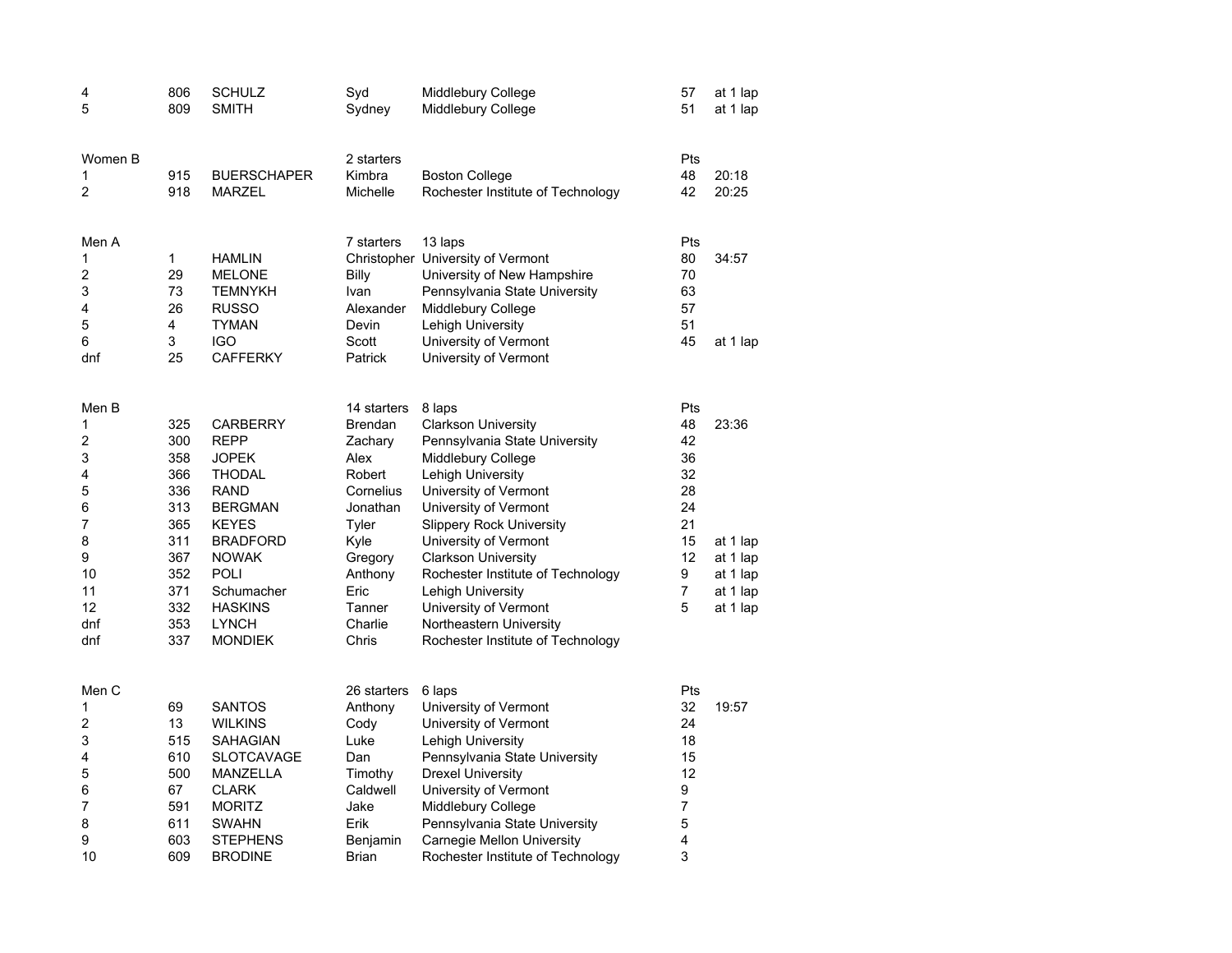| 11                | 525 | <b>DEVITO</b>   | Paul     | Pennsylvania State University         | 2 |           |
|-------------------|-----|-----------------|----------|---------------------------------------|---|-----------|
| $12 \overline{ }$ | 38  | <b>OLIVER</b>   | John     | University of Vermont                 | 4 |           |
| 13                | 612 | <b>BUEHLER</b>  | Chris    | Carnegie Mellon University            |   |           |
| 14                | 590 | <b>JAMES</b>    | Will     | Middlebury College                    |   |           |
| 15                | 572 | <b>CHELLIS</b>  | Luke     | Massachusetts Institute of Technology |   |           |
| 16                | 607 | <b>SHATZER</b>  | Kyle     | Carnegie Mellon University            |   |           |
| 17                | 518 | <b>BALTOZER</b> | Chad     | Pennsylvania State University         |   |           |
| 18                | 620 | <b>MENGES</b>   |          | Christopher Clarkson University       |   | at 1 lap  |
| 19                | 523 | <b>ALMEIDA</b>  | David    | Northeastern University               |   | at 1 lap  |
| 20                | 593 | Bilsky          | Matt     | Lehigh University                     |   | at 1 lap  |
| 21                | 622 | <b>McGuin</b>   | Garrett  | George Mason University               |   | at 1 lap  |
| 22                | 604 | COSTANZA        |          | Christopher University of Vermont     |   | at 2 laps |
| dnf               | 571 | MAHAN           | Max      | <b>Boston College</b>                 |   |           |
| dnf               | 615 | <b>LUDDEN</b>   | Rockwell | <b>Boston College</b>                 |   |           |
| dnf               | 606 | <b>WOLFE</b>    | Travis   | Carnegie Mellon University            |   |           |
| dnf               | 553 | <b>ST DENIS</b> | Martin   | University of Connecticut             |   |           |
|                   |     |                 |          |                                       |   |           |

## **TEAM RELAY**

| Co-Ed A        | 6 laps                            | Pts            |       |
|----------------|-----------------------------------|----------------|-------|
|                | University of Vermont             | 80             | 16:30 |
| $\overline{2}$ | Pennsylvania State University     | 70             | 17:59 |
| 3              | Drexel/NU/Slippery Rock           | $\blacksquare$ | 19:20 |
| 4              | Middlebury College                | -              | 20:23 |
| 5              | Lehigh University                 | 63             | 22:04 |
|                |                                   |                |       |
| $Co-EdB$       | 6 laps                            | Pts            |       |
|                | Rochester Institute of Technology | 48             | 20:24 |
| 2              | Lehigh University                 | 42             | 22:50 |
|                |                                   |                |       |

## **DOWNHILL 2**

| Women A |      |                   | 2 starters  |                                       | Pts |         |
|---------|------|-------------------|-------------|---------------------------------------|-----|---------|
|         | 805  | <b>MINOR</b>      | Anne        | <b>Clarkson University</b>            | 80  | 0:03:20 |
| 2       | 801  | <b>NICHOLS</b>    | Ashley      | University of Vermont                 | 70  | 0:04:08 |
|         |      |                   |             |                                       |     |         |
| Men A   |      |                   | 22 starters |                                       | Pts |         |
|         | 32   | <b>PATALANO</b>   | <b>Nik</b>  | Northeastern University               | 80  | 0.02:13 |
| 2       | 29   | <b>MELONE</b>     | Billy       | University of New Hampshire           | 70  | 0:02:19 |
| 3       | 46   | <b>MCANDREW</b>   | Alex        | <b>Clarkson University</b>            | 63  | 0:02:21 |
| 4       | 53   | <b>MICHAUD</b>    | Craig       | Wentworth Institute of Technology     | 57  | 0:02:22 |
| 5       | 69   | <b>SANTOS</b>     | Anthony     | University of Vermont                 | 51  | 0:02:23 |
| 6       | 1666 | <b>CARPENTIER</b> | Mike        | Wentworth Institute of Technology     |     | 0:02:23 |
|         | 345  | <b>GAGNE</b>      | Adam        | University of Massachusetts - Amherst | 45  | 0:02:24 |